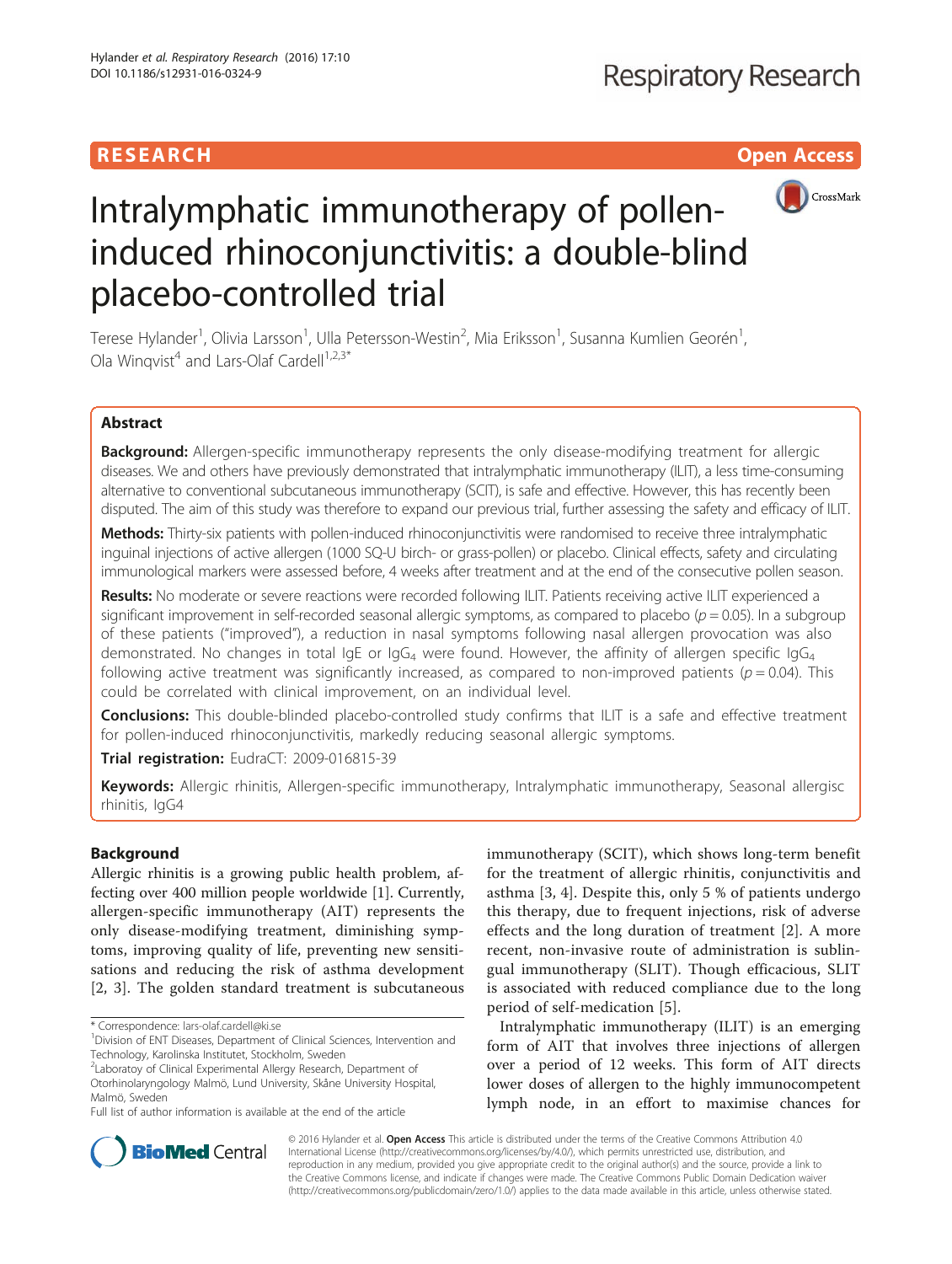tolerance induction, while minimising the risk for adverse effects. In the pioneering study in 2008, ILIT was shown to induce long-lasting allergen tolerance, equivalent to that of SCIT, but with fewer adverse events [\[6](#page-8-0)]. Since then, ILIT has demonstrated clinical efficacy against allergy to cat dander and, recently, against grasspollen induced rhinoconjunctivitis in adolescents and young adults [\[7](#page-8-0), [8](#page-8-0)].

In a recent small double-blind placebo controlled study, we too demonstrated that ILIT against grass pollen resulted in a significant improvement of patient-recorded symptoms during the pollen season, while injectionassociated discomfort levels were comparable to that of SCIT [[9](#page-8-0)]. However, the clinical efficacy of ILIT is currently disputed [\[10\]](#page-8-0). Consequently, the aim of the present study was to expand our first trial to determine if the safety and efficacy of ILIT persisted in a larger cohort of patients.

#### Methods

#### Study population and eligibility criteria

Study subjects were recruited amongst patients at the allergy department of Skåne University Hospital, Malmö, Sweden. Eligible patients were aged between 18 and 65 and had moderate to severe allergic birch/grass polleninduced rhinoconjunctivitis, with symptoms including itchy nose and eyes, sneezing, nasal congestion and secretion. Allergy was verified by positive skin prick tests (SPTs), presence of serum-specific IgE antibodies towards birch and/or grass (minimum 0.35 kU/L) and positive nasal provocation tests (NPTs). Sample size was based on our previous study [\[9](#page-8-0)]. All eligible participants recruited during the recruitment period were enrolled in the study.

General contraindications were pregnancy or nursing, planning for pregnancy, autoimmune and collagen disease, cardiovascular disease, current persistent asthma (not intermittent asthma), upper airway disease (non-allergic sinusitis, nasal polyps), chronic obstructive and restrictive lung disease, hepatic and renal disease, cancer, previous immune- or chemotherapy, major metabolic disease, alcohol or drug abuse, mental incapability (to cope with the study) or medication with a possible sideeffect of interfering with the immune response.

#### Study design

This study was a parallel double-blind placebo-controlled trial, performed at the allergy department of Skåne University Hospital, Malmö, Sweden.

In total 36 patients were enrolled. Fifteen patients were recruited in the first cohort (September 2010 to September 2011) and have been previously defined [\[9](#page-8-0)]. Twenty-one patients were recruited in the second cohort (September 2011 to September 2012).

At the first visit (visit 1, out of pollen season, 2010 or 2011), patient eligibility was determined, SPTs and NPTs were performed and blood was sampled (further details in Additional file [1\)](#page-8-0). After approximately one week, included patients were randomly allocated to receive either placebo  $(n = 15)$  or active  $(n = 21)$  intralymphatic treatment. At visits 2–4 (September 2010 – January 2011 or September 2011 – January 2012), the study subjects received three 0.1 ml injections with either placebo (Alutard, ALK Abéllo, Horsholm, Denmark) or 1000 SQ-U of standardised, aluminium hydroxide adsorbed, depot birch- or grass-pollen vaccine (Alutard, ALK Abéllo) at 3- to 4-week intervals. Based on the outcome of the allergy tests, patients were challenged and vaccinated with either birch or grass (mono-sensitised). Patients returned approximately 4 weeks after the last injection (visit 5, February 2011 or February 2012) and after the consecutive pollen season (visit 6, September 2011 or September 2012), and were evaluated as per visit 1. At visit 6, patients were additionally asked to complete a questionnaire regarding their seasonal allergic symptoms as compared to the previous pollen season. One patient did not complete the treatment, due to a non-severe adverse event (local urticaria). Emergency envelopes remained unbroken.

#### Randomisation, allocation and blinding

Participants were randomly assigned to one of two treatment groups following a simple randomisation procedure with opaque, sealed envelopes. The randomisation procedure was generated by independent biomedical assistants. The vaccines used were pre-packed, blinded and allocated according to the randomisation sequence by independent staff with no connection to the study, and thus both patients and physicians were blind. Recruitment was performed by UPW. All those involved in the study, including participants, care-givers and those assessing outcomes, were blinded after assignment to interventions.

#### Ethics, consent and permissions

The study was approved by the local ethics committee (ref. ID 2009/714) and all participants gave their written informed consent.

# Intralymphatic injections

A superficial inguinal lymph node in either the left or right groin was aseptically injected using a 25-gauge needle and ultrasound guidance. The superficial lymph nodes in the groin were identified as hypoechoic nodules with a diameter of 0.5 to 1.5 cm. The same side and, as far as possible the same node, was targeted during all three injections. Aspirations were made before the injections to avoid inadvertent intravascular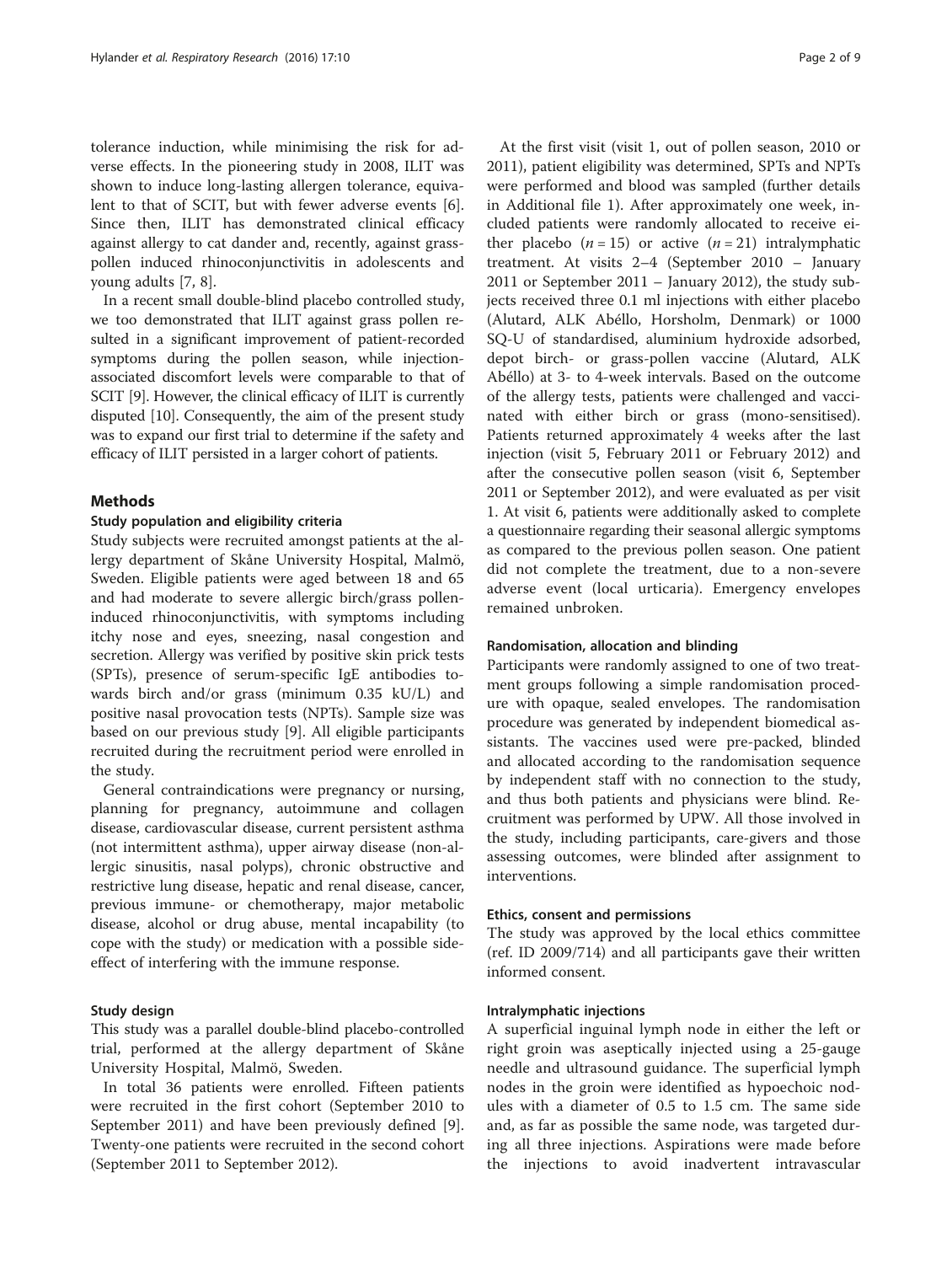administration. The peak expiratory flow (PEF) was measured before and after each injection, and all patients were monitored at the ward for no less than 60 min after each injection. The trial staff recorded all signs of local and/or systemic reactions in conjunction with the injections. The patients were subsequently asked to record and report all indications of late reactions for the following 24 h.

## Trial outcomes

#### Primary outcome measures

The primary outcome measure for the study was the change in pollen season-associated allergic symptoms. At the end of the first allergy season, after treatment had been given (visit 6), patients were asked to compare their most recent seasonal allergic symptoms with the symptoms they experienced during the pollen season prior to treatment. To this end, a visual analogue scale (VAS), ranging from 0 (unchanged symptoms, no improvement) to ten (total symptom relief, complete recovery), was used, as previously described [\[11\]](#page-8-0).

#### Secondary outcome measures

The secondary outcome measures of the study were 1) the safety of intralymphatic injections; 2) the change in nasal symptom score (NSS) following NPT (comparisons of NSS after NPT before treatment, after treatment and after the consecutive pollen season), as previously described [\[9](#page-8-0)]; 3) the change in circulating immunoglobulin (IgE and Ig $G_4$ ) levels (comparisons of levels before treatment, after treatment and after the consecutive pollen season); and 4) change in circulating inflammatory cells (comparisons of levels before treatment, after treatment and after the consecutive pollen season).

## Additional secondary outcomes

Blood samples acquired at visit 6 (after the pollen season following treatment) were re-analysed following unblinding of the study, to determine alterations in  $IgG_4$  affinity. This was due to the appearance of two distinct subpopulations in the active ILIT group ("improved" and "non-improved"; see Results), which demonstrated no difference in  $\lg G_4$  levels. Further analysis was consequently performed, with the aim to immunologically discriminate between these groups.

## Tertiary outcomes

As a tertiary outcome, patients were asked to report their usage of allergy medication during the pollen season immediately after ILIT, with their use in the allergy season prior to the start of treatment. Patients were asked to report a reduction in use, an increase in use or a no change in use, in terms of their use of antihistamines, corticosteroid nasal spray and eye drops.

## Methods used for assessment of secondary and additional trial outcomes

Methods used for the assessment of trial outcomes, including nasal provocation test, flow cytometry, and assessment of  $IgG_4$  affinity can be found in the supplementary material (Additional file [1](#page-8-0)).

#### Statistical analysis

Statistical analysis was performed using GraphPad Prism 5.01 software (San Diego, CA, USA). Distribution of data was assessed using the D'Agostino and Pearson omnibus normality test. Parametric data was analysed using a Student's unpaired t-test (unpaired observations) or repeated measures ANOVA followed by Dunnet's multiple comparison post-test (paired observations). Non-parametric paired observations were analysed using the Friedman test, followed by Dunn's multiple comparison post-test. Ig $G_4$  affinity was analysed by two-way ANOVA, followed by the uncorrected Fisher's LSD test. Correlation was determined by calculating the Pearson's correlation coefficient. Data are represented as mean  $\pm$  SEM. A *p*-value of 0.05 or less was considered statistically significant.

# Results

#### Patients

A flow-diagram showing enrolment/screening, allocation, and patient follow-up is depicted in Fig. [1.](#page-3-0) Thirtysix participants were screened between September 2010 and September 2011. They all demonstrated positive SPT, NPT and serum IgE and were therefore enrolled in the trial. Fifteen patients were enrolled in September 2010 [[9\]](#page-8-0); 21 patients were enrolled in September 2011. Twenty-one patients received active ILIT (seven in the 2010 study, 14 in the 2011 study) and 15 patients received placebo (eight in the 2010 study, seven in the 2011 study). One patient receiving active ILIT demonstrated localised urticaria following the first intralymphatic injection and did not wish to further participate in the study. The demographics of participants are depicted in Table [1.](#page-3-0)

#### Primary End-Point

At the end of the pollen season following treatment, subjects were asked to compare their seasonal allergic symptoms with the allergic season prior to the start of treatment. A clear improvement in relation to baseline was observed in the active ILIT group (VASscore:  $4.78 \pm 0.9$ ) (Fig. [2](#page-3-0)). This improvement was significantly more marked than the effects recorded in the placebo group ( $p = 0.047$ ). However, no substantial reduction in medication could be verified in the active ILIT group (Additional file [2\)](#page-8-0).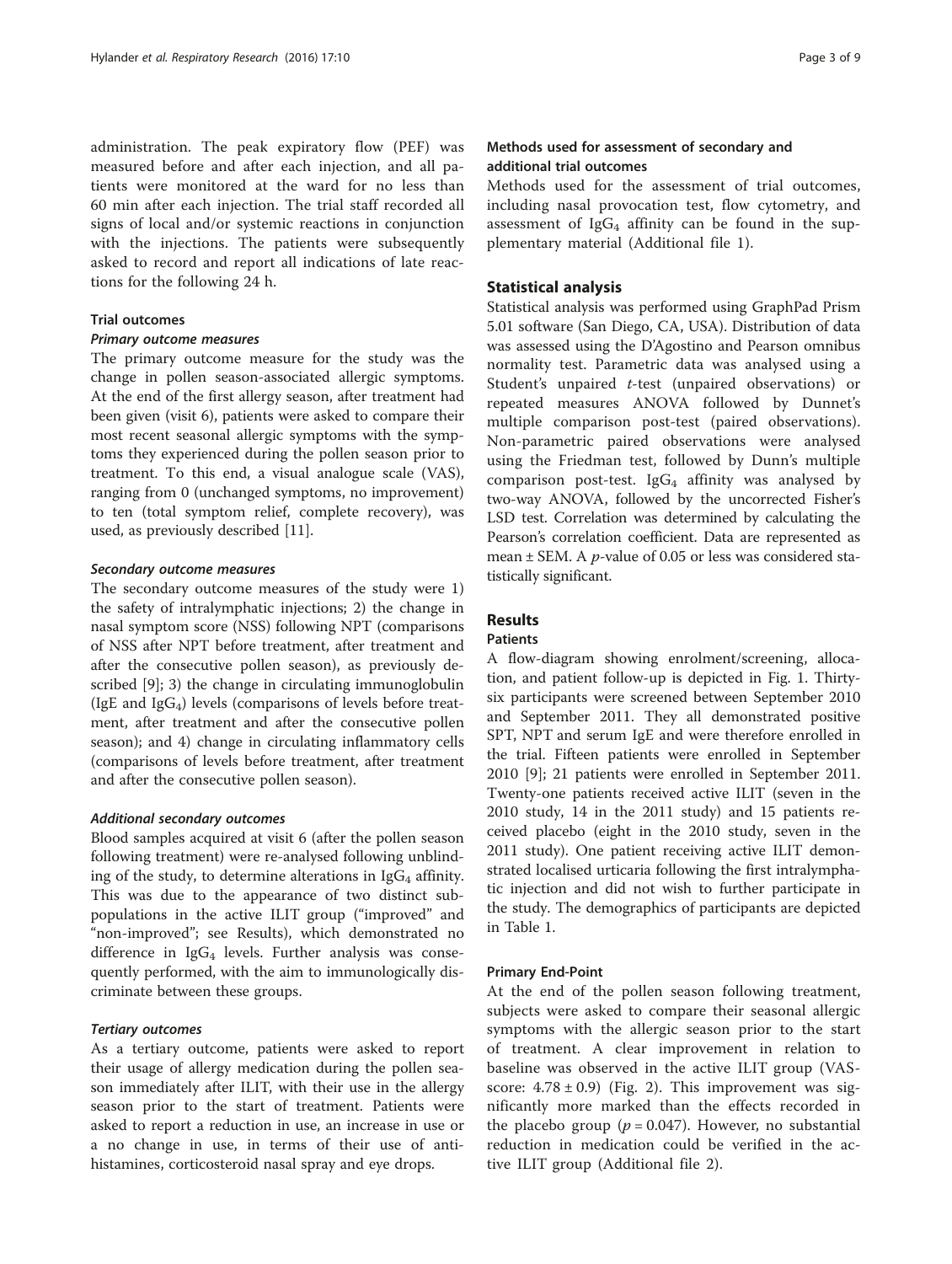

<span id="page-3-0"></span>

Evaluation of treatment outcome additionally resulted in the emergence of two clear sub-populations among the patients who received active ILIT: one group of 12 patients that reported a clear improvement in symptoms (VAS-score > 5) and a group of 8 patients that reported no improvement (VAS-score < 1) (Fig. 2). No patients reported a VAS-score between 1 and 5.

### Secondary End-Point

Safety assessment of intralymphatic allergen administration The number of local drug-related reactions (e.g. lymph node swelling, itch and redness close to the proximity of the injection site) was higher in the active group than in the placebo group. One patient recorded mild sideeffects at the first injection (localised redness and urticaria), which resulted in the individual's withdrawal from the study. However, no moderate or severe reactions were recorded (Table [2\)](#page-4-0). At the follow-up visit, approximately 4 weeks after the final injection, all drug-related reactions were resolved.

## Circulating immunological markers

No significant differences in total serum levels of IgE or  $IgG_4$  were evident in the active ILIT group or placebo group (Fig. [3](#page-5-0)). In addition there was no significant

Table 1 Baseline characteristics of patients included in the study

|                              | Active ILIT   | Placebo ILIT  |
|------------------------------|---------------|---------------|
| Number of participants       | 21            | 15            |
| Age (y), median (range)      | $30(20-52)$   | $30(20-54)$   |
| Gender (male vs. female)     | 13:8          | 9:6           |
| Allergen-specific IgE (kU/L) | $4.4 - 100.0$ | $0.47 - 78.6$ |
| Birch vs. grass vaccination  | 8:13          | 6:8           |

increase in CD4<sup>+</sup>CD25<sup>+</sup>FoxP3<sup>+</sup> lymphocytes in the active ILIT or placebo group (data not shown).

## Nasal symptom scores

No significant change in NSS following NPT could be seen in the active ILIT or placebo groups (data not shown). However, nine out of 12 patients in the active ILIT group with a VAS-score over five demonstrated a



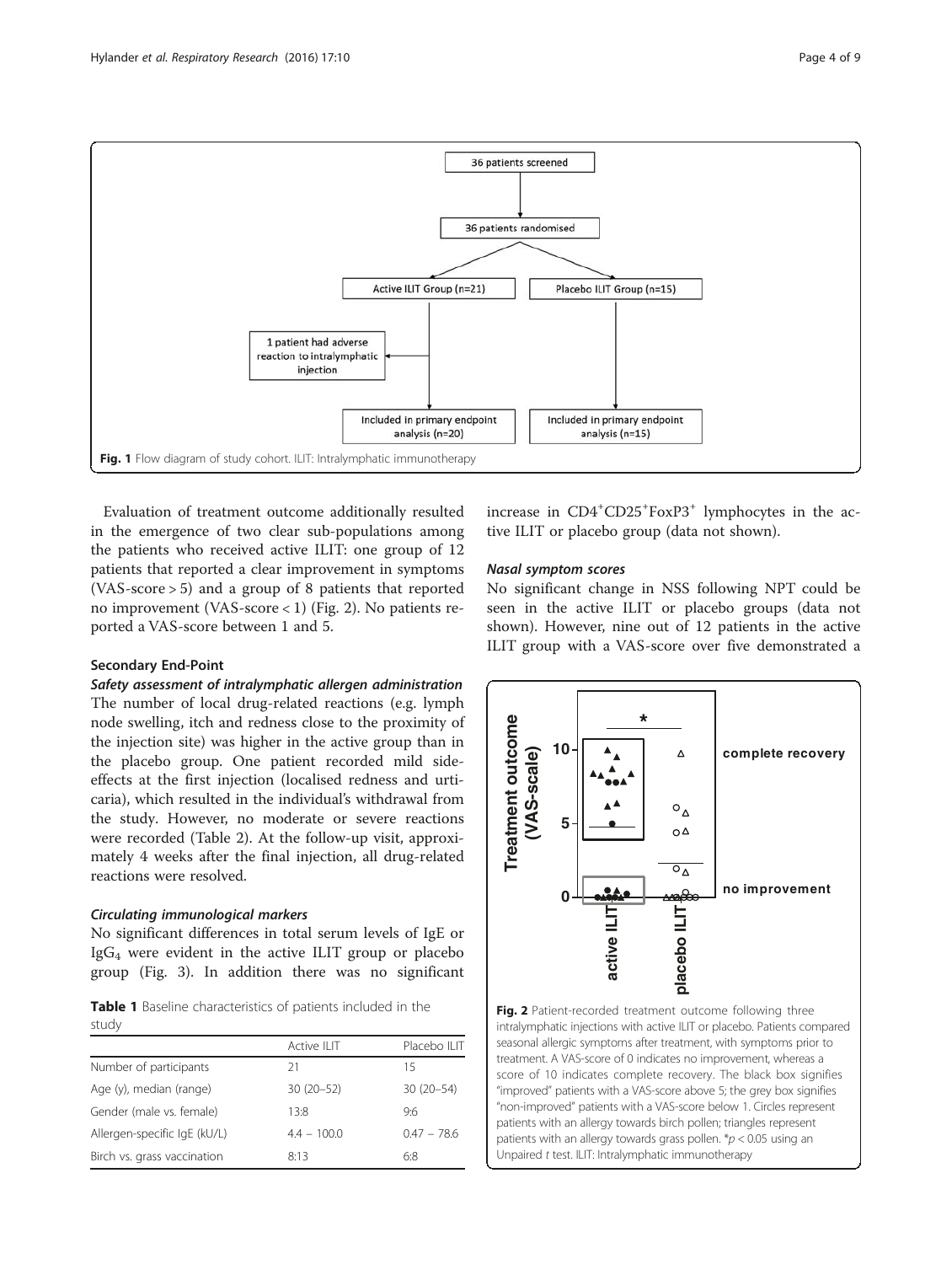<span id="page-4-0"></span>Table 2 Adverse events associated with intralymphatic injections

|                           | Active ILIT (61 injections) |                | Placebo ILIT (45 injections) |                |
|---------------------------|-----------------------------|----------------|------------------------------|----------------|
|                           | Early Reactions             | Late Reactions | Early Reactions              | Late Reactions |
| Local Lymph Node Swelling | Mild: 6                     | Mild: 14       | Mild: 1                      | Mild: 1        |
|                           | Moderate: 0                 | Moderate: 0    | Moderate: 0                  | Moderate: 0    |
|                           | Severe: 0                   | Severe: 0      | Severe: 0                    | Severe: 0      |
| Local Itch                | Mild: 6                     | Mild: 11       | Mild: 2                      | Mild: 1        |
|                           | Moderate: 0                 | Moderate: 0    | Moderate: 0                  | Moderate: 0    |
|                           | Severe: 0                   | Severe: 0      | Severe: 0                    | Severe: 0      |
| Local Redness             | Mild: 11                    | Mild: 21       | Mild: 0                      | Mild: 0        |
|                           | Moderate: 0                 | Moderate: 0    | Moderate: 0                  | Moderate: 0    |
|                           | Severe: 0                   | Severe: 0      | Severe: 0                    | Severe: 0      |
| Nasal Symptoms            | Mild: 1                     | Mild: 1        | Mild: 4                      | Mild: 4        |
|                           | Moderate: 0                 | Moderate: 0    | Moderate: 0                  | Moderate:0     |
|                           | Severe: 0                   | Severe: 0      | Severe: 0                    | Severe: 0      |
| Pulmonary Symptoms        | Mild: 0                     | Mild: 0        | Mild: 0                      | Mild: 0        |
|                           | Moderate: 0                 | Moderate: 0    | Moderate: 0                  | Moderate: 0    |
|                           | Severe: 0                   | Severe: 0      | Severe: 0                    | Severe: 0      |
| Urticaria and angiooedema | Mild: 1                     | Mild: 4        | Mild: 0                      | Mild: 1        |
|                           | Moderate: 0                 | Moderate: 0    | Moderate: 0                  | Moderate: 0    |
|                           | Severe: 0                   | Severe: 0      | Severe: 0                    | Severe: 0      |
| Abdominal Symptoms        | Mild: 0                     | Mild: 1        | Mild: 0                      | Mild: 1        |
|                           | Moderate: 0                 | Moderate: 0    | Moderate: 0                  | Moderate: 0    |
|                           | Severe: 0                   | Severe: 0      | Severe: 0                    | Severe: 0      |

reduction of allergic symptoms upon NPT after treatment ("improved" sub-population). In contrast, seven out of eight patients in the active ILIT group with a VAS-score under 1 demonstrated no reduction of allergic symptoms upon NPT after treatment ("non-improved" sub-population) (Fig. [4a\)](#page-6-0).

Further analysis revealed that improved patients demonstrated a reduction in NSS following NPT 4 weeks after treatment  $(p = 0.014)$  and after the consecutive pollen season ( $p = 0.015$ ) (Fig. [4b\)](#page-6-0). These reductions were not evident in the eight non-improved patients, or in the placebo group. In contrast, an increase in NSS following NPT was evident in non-improved patients, after the consecutive pollen season ( $p = 0.011$ )

"Improved" vs "Non-improved" IgG<sub>4</sub> levels and IgG<sub>4</sub> affinity Analysis of  $IgG_4$  levels in the nine improved and 8 nonimproved patients, as well as the placebo group, revealed no changes in levels of  $IgG_4$  before treatment, after treatment and after the consecutive pollen season (Fig. [5a](#page-7-0)).

In contrast, analysis of  $\lg G_4$  affinity in samples taken after the consecutive pollen season demonstrated that allergen-specific  $IgG_4$  affinity was significantly increased in improved patients ( $p = 0.035$ ), as compared to nonimproved patients (Fig. [5b](#page-7-0)).

In addition, a significant and positive correlation between IgG<sub>4</sub> and both VAS score ( $r^2$  = 0.42,  $p$  = 0.04) and reduction in nasal symptom score  $(r^2 = 0.48, p = 0.03)$ was found.

#### Tertiary End-Point

No substantial reduction in medication (anti-histamines, local nasal steroids) could be verified in the active ILIT group (Additional file [2](#page-8-0)).

However, improved patients reported a reduction in the use of all allergy medication in the allergy season following treatment. This was not evidenced in the non-improved, actively treated patients. Improved patients demonstrated a stronger reduction in the use of corticosteroid nasal spray and eye drops, but not anti-histamines, as compared to the placebo group (Additional file [2\)](#page-8-0).

## **Discussion**

In a recent study, we demonstrated that ILIT is a safe and effective administration route for the induction of allergen tolerance and treatment of nasal allergic inflammation [[9\]](#page-8-0). In the present study, we have added a new cohort of study subjects and together they reinforce the hypothesis that ILIT is effective in reducing allergic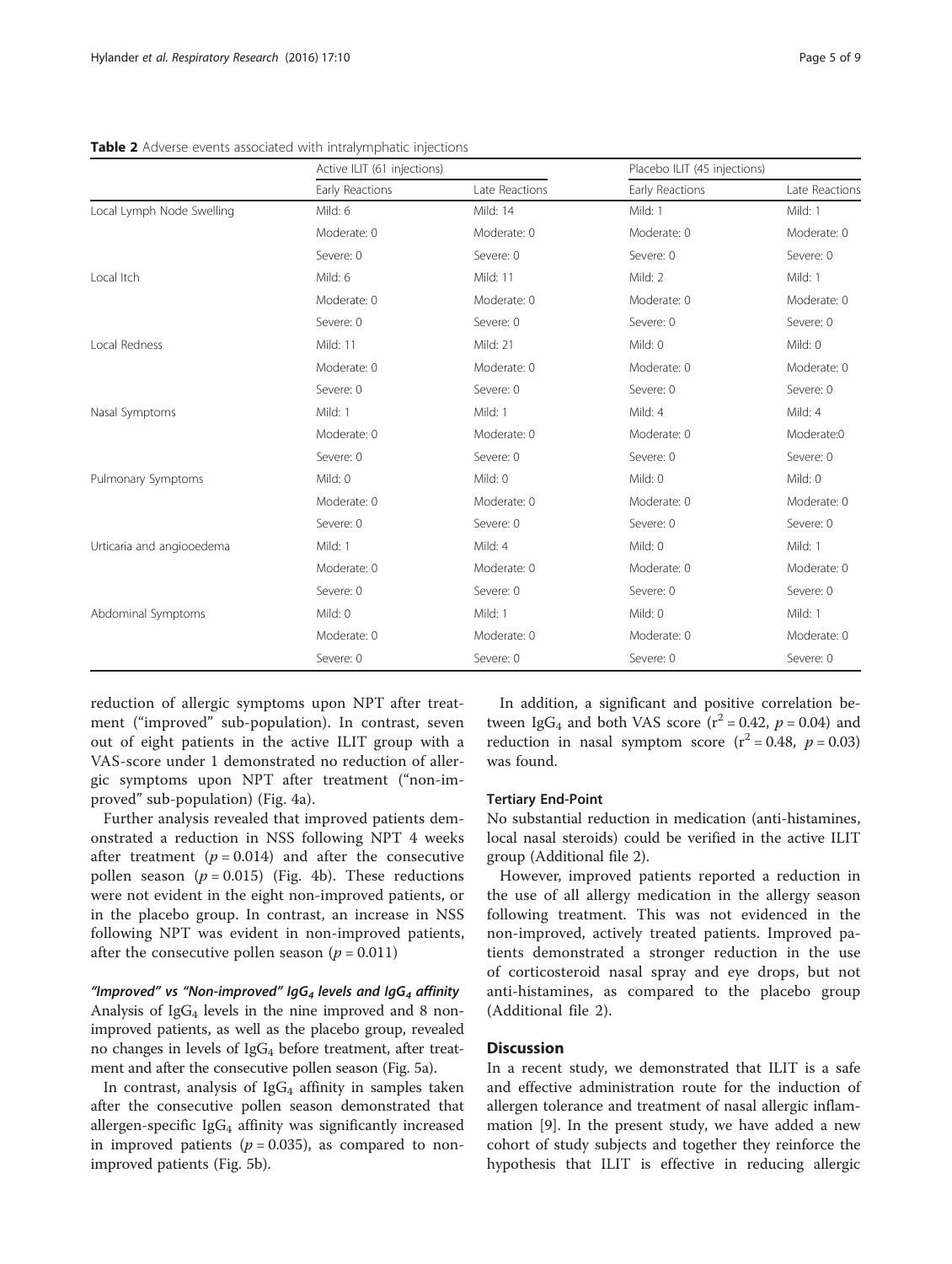<span id="page-5-0"></span>

symptoms and that it is not associated with severe adverse events. In addition, we highlight a role for increased allergen-specific  $IgG_4$  affinity in successful ILIT.

During the past few years, ILIT has come forward as a less time-consuming and more cost-effective alternative to conventional subcutaneous allergen-specific immunotherapy (SCIT) for treatment of pollen-induced rhinoconjunctivitis. It has provided promising clinical results in combination with an excellent safety profile [[6, 9\]](#page-8-0), likely related to the drastic reduction in amount of administered allergen. This present study demonstrates that, as compared to placebo, active ILIT treatment results in improvement of seasonal allergic symptoms, without any moderate or severe adverse reactions. This study further supports ILIT as a safe and effective treatment strategy for patients with polleninduced rhinoconjunctivitis. Indeed, the 60 % success rate is comparable to the approximate 70 % success rate for SCIT [[12\]](#page-8-0). Although it is evident that five out of

eight placebo patients responded to treatment, it is worth noting that the number needed to treat (NNT) value for ILIT, which takes into account responders and non-responders in both active and placebo groups, is 7.5. This NNT value is much lower than those calculated for more common treatments of allergic rhinitis, such as anti-histamines [\[13](#page-8-0)].

The somewhat lower success rate of ILIT as compared to SCIT may be related to the technical aspects of allergen injections. Unlike SCIT, ILIT uses complex medical equipment and involves higher technical precision, as targeted nodes are relatively small (0.5–1.5 cm). Despite the use of a fine needle and ultrasound guidance, it can on occasion be difficult to penetrate the capsule surrounding the lymph node, which may lead to inadequate administration of allergen.

Despite repeated promising results, the overall efficacy of ILIT against grass-pollen-induced allergic rhinitis has recently been questioned [[10\]](#page-8-0). In a double-blind placebo-controlled trial, 15 patients receiving active ILIT against grass pollen showed immunological indications of tolerance, but no clinical improvement. As recently argued [[14, 15\]](#page-8-0), these results were likely due to the interval between injections. Witten et al [\[10](#page-8-0)] injected allergen every 2 weeks, which, unlike a 4-week interval, does not allow sufficient time for the development of non-interfering waves of antigen-specific immune responses [\[16\]](#page-8-0). The present study, where injections were given at 4-week intervals, again highlights the importance of correct time interval between injections.

In this study, two distinct sub-populations could be observed among the actively treated patients. Patients in the first sub-population reported a clear improvement of their allergic symptoms, as characterised by reduced nasal allergen reactivity, decreased usage of allergy medication (anti-histamines, local steroids, eye drops) and self-recorded improvement (VAS-scale). In contrast, patients in the second sub-population experienced no resolution of symptoms. The reason for the emergence of two sub-populations is unknown and may, at least in part, be related to technical difficulties during intralymphatic injection, resulting in extra-nodal deposits of allergen and an ineffective tolerance induction. Nevertheless, the sub-populations firstly demonstrate the usefulness of the nasal provocation test (NPT) as a read-out of clinical efficacy, as nine out of 12 patients with selfreported improvement in season allergic symptoms (VAS-scale) also reported a reduction in symptoms following NPT. Secondly, these populations give insights into the underlying immunological mechanisms associated with efficacious ILIT.

The present study, as well as the aforementioned study by Witten et al [\[10](#page-8-0)], both suggest that immunological alterations associated with tolerance induction, including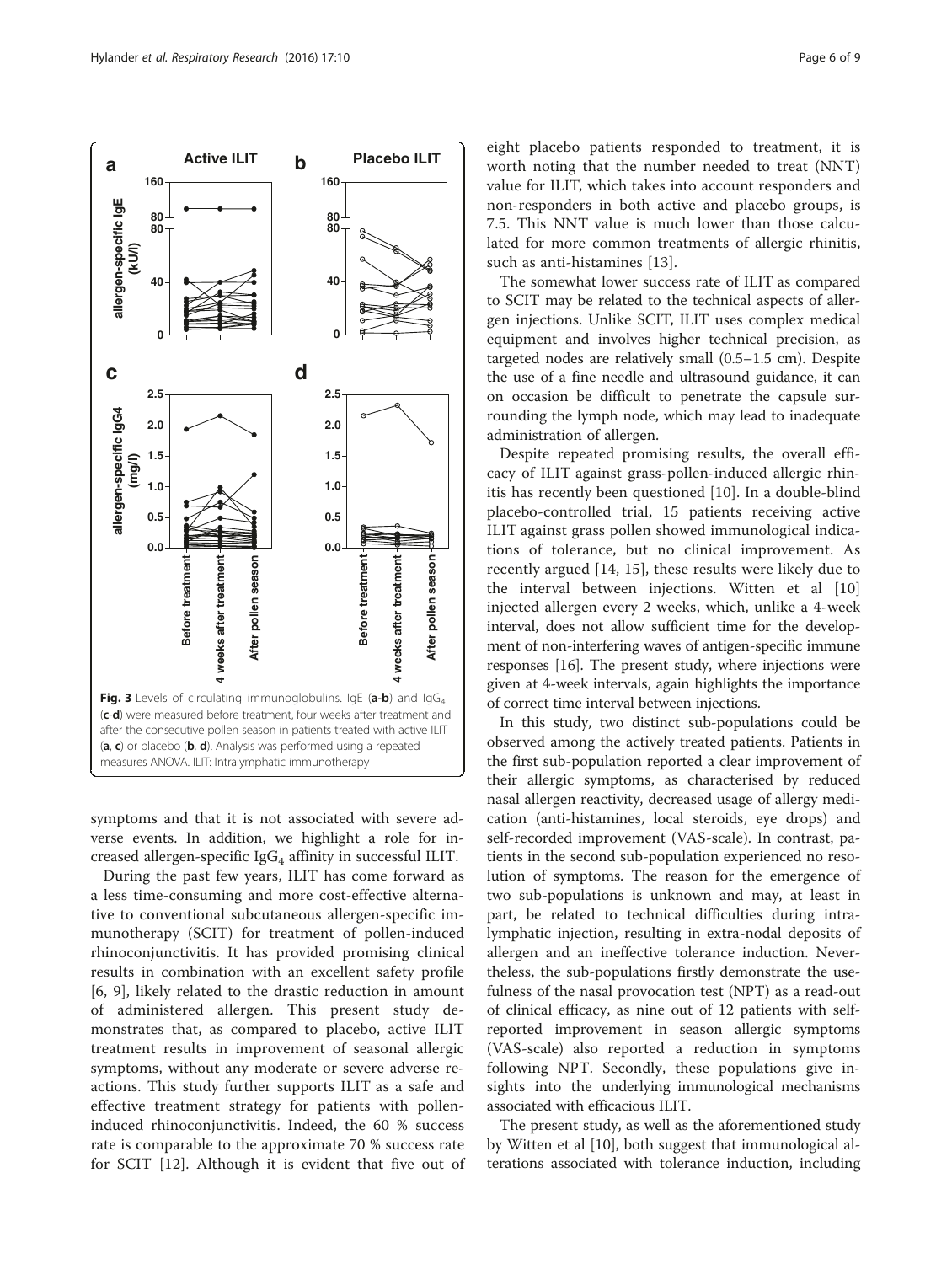<span id="page-6-0"></span>

elevated T-regulatory cells and cytokines, and  $IgG_4$  levels in blood, are not prerequisites for clinical efficacy of ILIT. Witten et al [\[10\]](#page-8-0) noted increases in T-regulatory cells, IL-10 production and  $IgG_4$  following active ILIT, but demonstrated no clinical improvement when compared to placebo. In contrast, we demonstrated clinical improvement in the absence of increases in circulating T-regulatory cells and total serum  $I_{\rm g}G_4$ . The reason for this is unclear, but may be related to the short time interval between vaccination and blood sampling. However, we demonstrated that clinical improvement was associated and significantly correlated with increased allergen-specific  $IgG_4$  affinity. Indeed, as previously suggested [\[14](#page-8-0)] affinity of B- and T-cell receptors is likely a very important parameter for the induction of tolerance to allergen and subsequent efficacious therapeutic responses.

There is an intricate interaction between B- and Tcells in the specialised lymph node compartment. B-cells bind the injected allergen via the cell-surface B-cell receptor (BCR), which leads to receptor mediated endocytosis, processing and peptide loading. Subsequently, allergen-derived peptides are presented via the MHC class II pocket to allergen-specific CD4<sup>+</sup> T-helper cells. This B-cell induced activation of T-cells, reciprocally, allows for T-helper cell-licensed class switching and affinity maturation of IgG [\[17](#page-8-0)]. In the case of the present study, the injected composition resulted in increased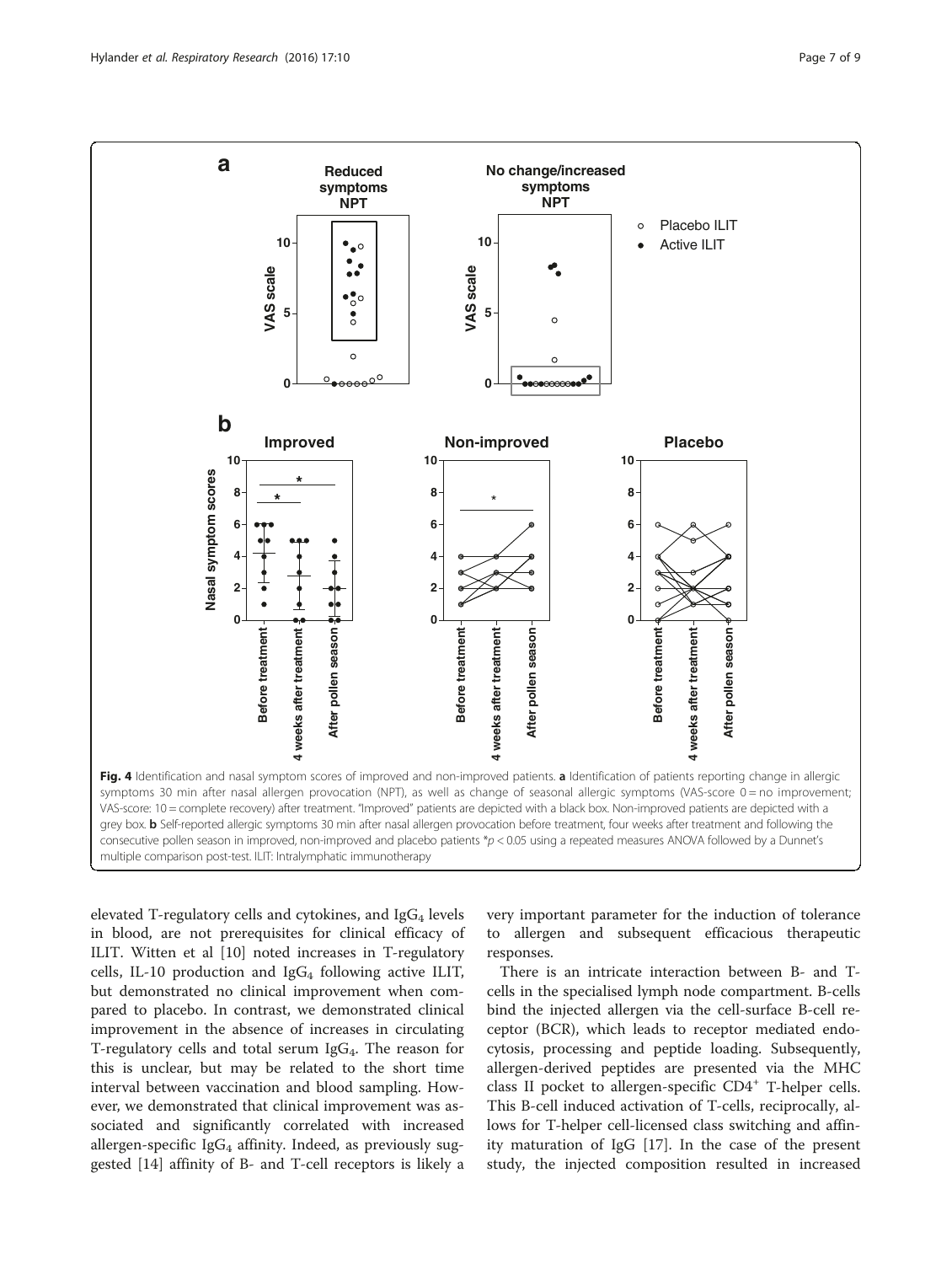<span id="page-7-0"></span>

affinity of  $\text{IgG}_4$ , avoiding IgE production. The reason for  $IgG_4$  preferences in the present study is likely the use of adjuvant, as well as the compartment for the delivery of allergens, lymph nodes being more prone to IgG responses, as compared to airway responses to pollen allergens.

Furthermore, competition for antigen, which occurs more effectively when low concentrations of antigen is present in lymph follicles, is vital for the positive selection of high affinity B-cells, and this phenomenon has similarly been suggested for selection of high affinity T-cells [[18](#page-8-0)]. This suggests that a 2-week-interval between injections, where concentrations of allergen in lymph nodes is consistently high, may induce clear B- and T-cell responses, as seen by increased serum levels of total  $I_{\text{g}}G_4$  levels and allergen-induced intracellular T-cell cytokine production

[[10](#page-8-0)], but with a low affinity maturation, resulting in poor clinical efficacy. Indeed, previous studies have noted that functionality of  $IgG_4$ , rather than levels, more closely relate to clinical efficacy in AIT [[19, 20\]](#page-8-0)

Although this study clearly indicated that ILIT does improve clinical symptoms of pollen-induced rhinoconjunctivitis, particularly in the improved sub-population, there are a number of limitations. Firstly, the use of a VAS scale for patient recorded outcome has been debated, in particular in long-term studies, due to recall bias. However, several publications have demonstrated that using VAS to measure self-recorded outcome following immunotherapy parallels the more objective, and more regularly monitored, symptom and medication score (SMS), up to five years following treatment [\[21](#page-8-0)–[23](#page-8-0)].